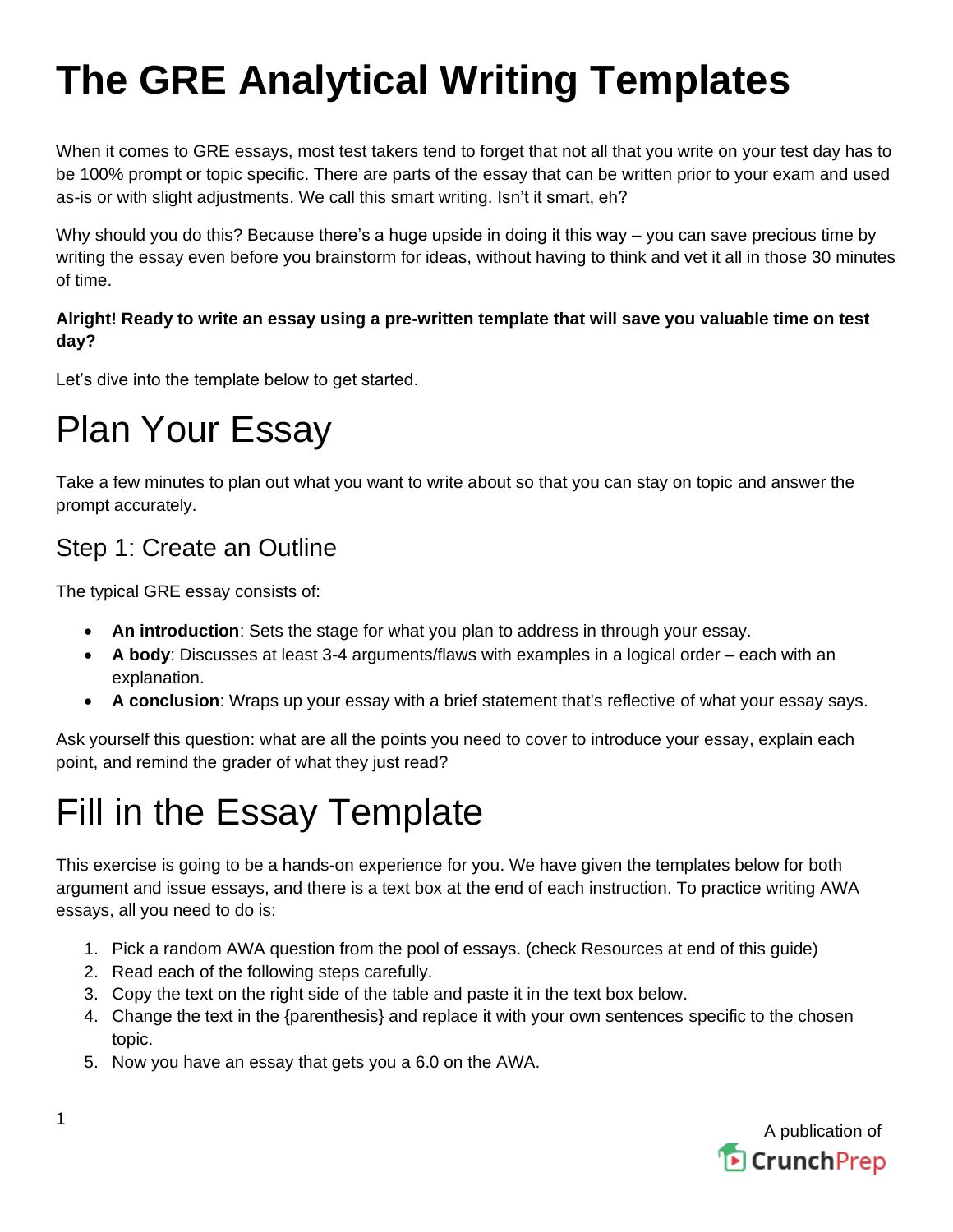## Step 2: Write the Introduction

When writing your introduction, you want to keep one question top of mind: *How can I establish credibility and get the grader to care about the topic I am about to discuss?*

### **INTRODUCTION FOR ISSUE ESSAY:**

| <b>Steps to Writing Your</b><br><b>Introduction</b> |                                                                                           | <b>Example With <i>Italicized Green Text</i> that Can Be Replaced with</b><br><b>Topic Specific Text</b>       |
|-----------------------------------------------------|-------------------------------------------------------------------------------------------|----------------------------------------------------------------------------------------------------------------|
| 1)                                                  | Write a compelling<br>opening that<br>empathizes with<br>the grader on the<br>given topic | This topic raises the controversial issue of whether $\{main\ issue\}$ .                                       |
|                                                     | 2) Explain the issue<br>in further detail.                                                | Indisputably, {admit some value in the opposite opinion}.                                                      |
| 3)                                                  | <b>Explain how you'll</b><br>refute it                                                    | Nevertheless, {provide evidence to refute the opposite opinion}.                                               |
|                                                     | 4) Transition into the<br>body where you'll<br>explain your point<br>further              | Thus, I generally disagree with the opinion that {opposite opinion},<br>and would argue that {main assertion}. |

#### **INTRODUCTION FOR ARGUMENT ESSAY:**

| <b>Steps to Writing Your</b><br><b>Introduction</b> | <b>Example With <i>Italicized Green Text</i> that Can Be Replaced with</b><br><b>Topic Specific Text</b>                                                                                                                                                                                                                                                                                                                             |
|-----------------------------------------------------|--------------------------------------------------------------------------------------------------------------------------------------------------------------------------------------------------------------------------------------------------------------------------------------------------------------------------------------------------------------------------------------------------------------------------------------|
| <b>Restate the</b><br>1)<br>argument                | The author argues/concludes/claims here that $\{main\ argument\}$ .                                                                                                                                                                                                                                                                                                                                                                  |
| <b>State your stand</b><br>2)<br>on the topic       | Stated in this way, the argument<br>1. fails to mention several key factors, on the basis of which it<br>could be evaluated<br>2. reveals several instances of poor reasoning and ill-defined<br>terminology<br>3. distorts the view of the situation by manipulating facts and by<br>providing weak examples/evidences.<br>[Use any one of the above, or make a sentence on your own, that<br>reflects a similar tone and meaning.] |
| <b>State the main</b><br>3)<br>flaw/assumption      | To justify/support (OR: In support of) this<br>conclusion/recommendation/argument, the author reasons/notes<br>that However, careful scrutiny of the evidence reveals that it<br>provides little credible support for the author's<br>recommendation/conclusion                                                                                                                                                                      |

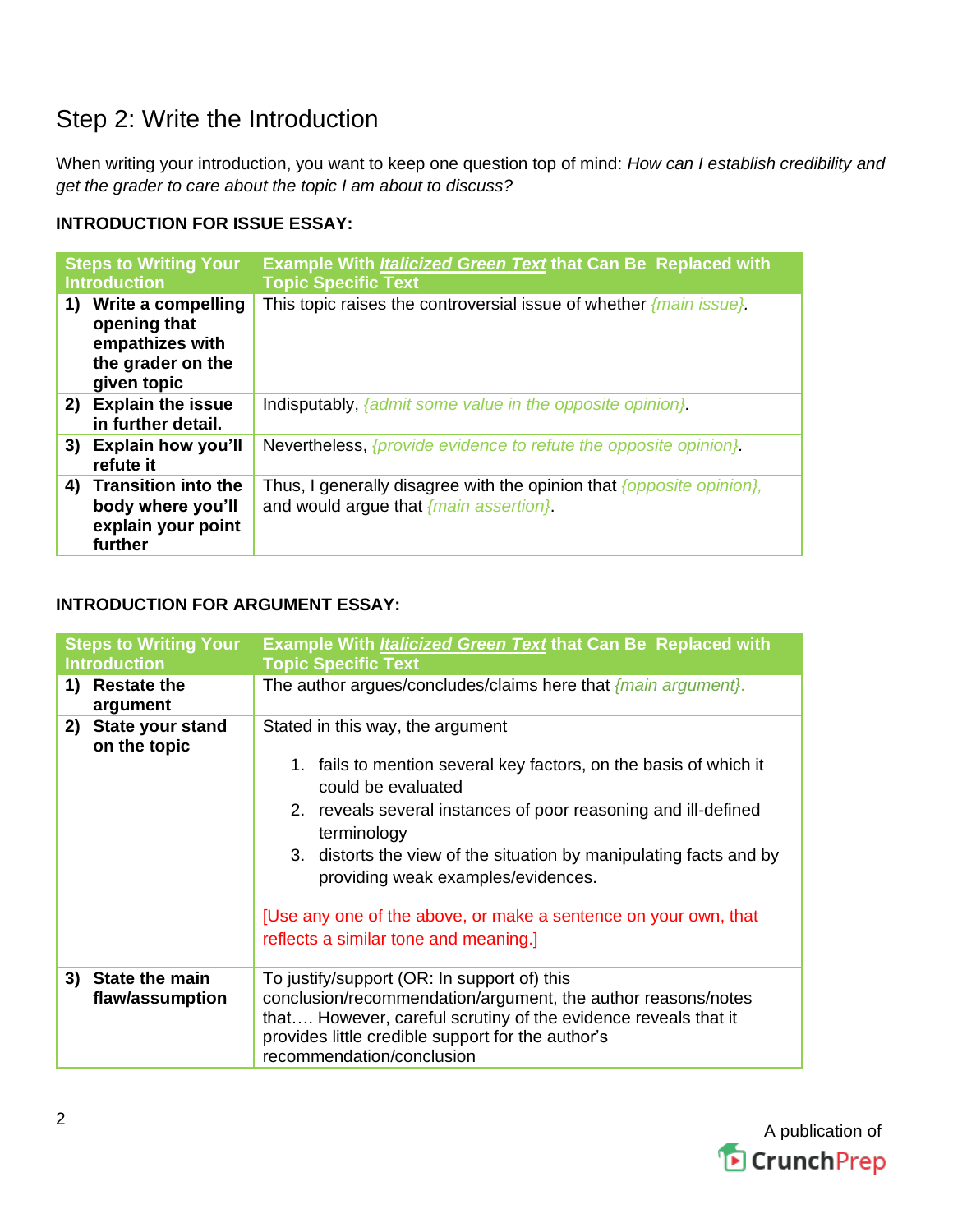Now it's your turn! **Start crafting an introduction in the box provided below**.

## Step 3: Write the Body

Remember, the body follows through on what you promised in the introduction. Your body should be written in paragraphs – one paragraph for each point. You can make use of whichever format is easiest for you though.

Just be cognizant of this question: *What are all the pieces of information I need to explain in order to avoid confusion with the issue/argument* at hand?

#### **BODY OF THE ISSUE ESSAY:**

| <b>Steps to Writing Your</b><br><b>Body</b> |                                                                                                            | Example With <i>Italicized Green Text</i> that Can Be Replaced with<br><b>Topic Specific Text</b>                                                                                                                                                                                                                            |
|---------------------------------------------|------------------------------------------------------------------------------------------------------------|------------------------------------------------------------------------------------------------------------------------------------------------------------------------------------------------------------------------------------------------------------------------------------------------------------------------------|
| 1)                                          | <b>Continue from one</b><br>example to the<br>other while using<br>several transition<br>words all through | First of all, <i>{assert a positive viewpoint}</i> . I would like to point out that<br>the $\{$ main support to the position $\}$ . To illustrate, let us look at the<br>example of $\{an example\}$ . In this circumstance, obviously $\{some\}$<br>observation). Consequently, it is pretty obvious that {main assertion}. |
|                                             | 2) Second paragraph                                                                                        | <b>Furthermore,</b> {refute the opposite side, e.g. if  not true, then }.<br>Specifically, <i>{look into one area to discuss the effect}</i> . Both common<br>sense and personal experience have told us that  Hence, all the<br>evidence above demonstrates that                                                            |
| 3)                                          | Third paragraph<br>and the transition<br>into the<br>conclusion.                                           | Admittedly, <i>{opposite opinion}</i> . This is true especially when it comes<br>to {specific areas or applications}. In addition, {further provide some<br>support}. However, the above argument does not constitute a<br>sufficient support to claim that {opposite opinion}. Because {some<br>reason}, {main refutation}. |

#### **BODY OF THE ARGUMENT ESSAY:**

| <b>Steps to Writing Your</b> |                                                                                                            | <b>Example With Italicized Green Text that Can Be Replaced with</b>                                                                                                                                                                                                                                          |
|------------------------------|------------------------------------------------------------------------------------------------------------|--------------------------------------------------------------------------------------------------------------------------------------------------------------------------------------------------------------------------------------------------------------------------------------------------------------|
| <b>Body</b>                  |                                                                                                            | <b>Topic Specific Text</b>                                                                                                                                                                                                                                                                                   |
| 1)                           | <b>Continue from one</b><br>example to the<br>other while using<br>several transition<br>words all through | First of all, the argument readily assumes that <i>{first/biggest</i> }<br>assumption}<br>This is merely an assumption made without much solid ground.<br>For example {provide examples or ask questions} Hence the<br>argument would have been much more convincing if it explicitly stated<br>that $\dots$ |

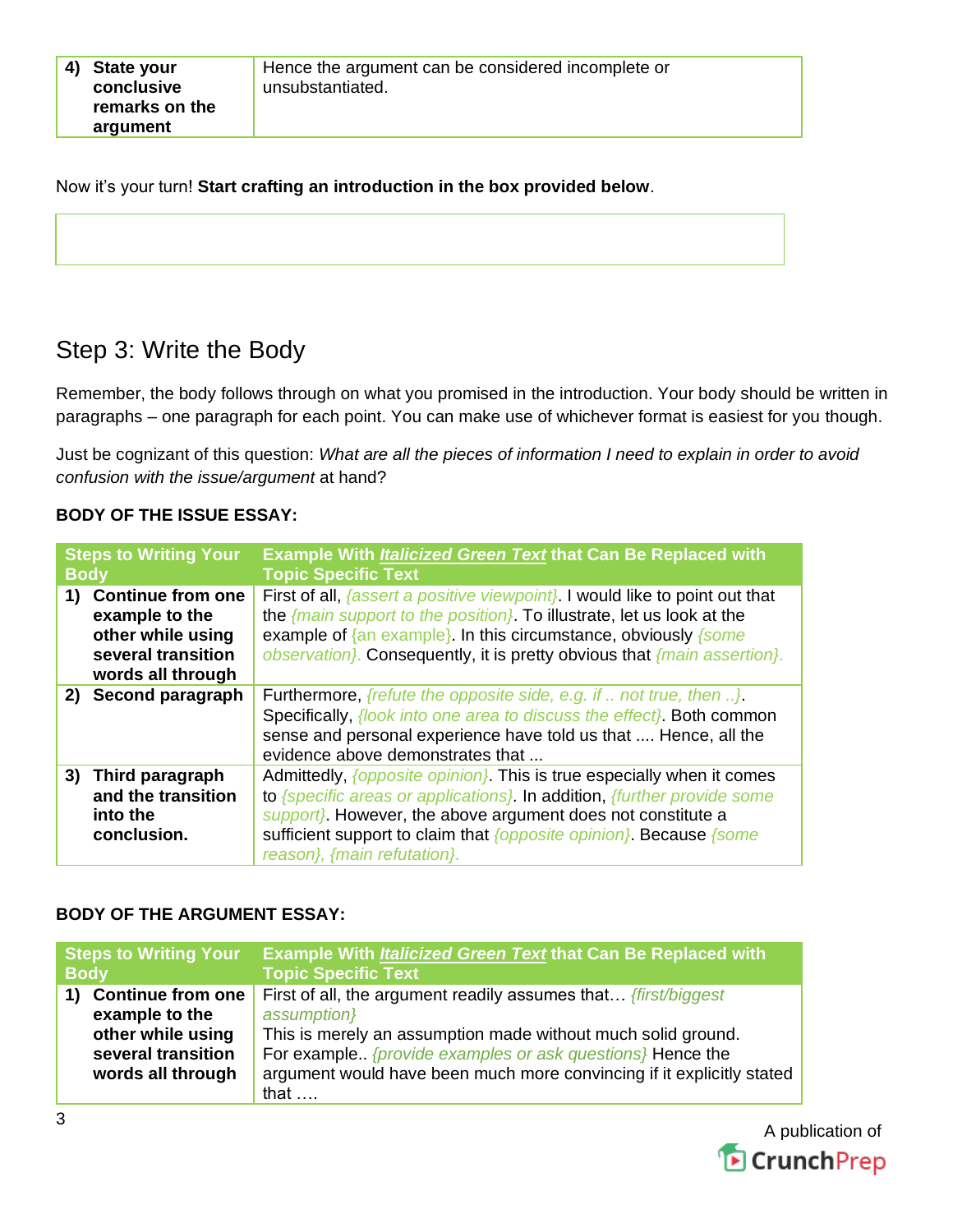| 2) Second paragraph                                                 | The argument readily claims that/the author also points out that<br>/cites that  {second assumption}<br>This again is a weak and unsupported claim as it does not<br>demonstrate any clear correlation between {A and B}. To illustrate<br>further, {provide examples or ask questions}<br>If the argument had provided evidence thatthen it would have been<br>a lot more convincing to the reader.                                                                                                                                   |
|---------------------------------------------------------------------|----------------------------------------------------------------------------------------------------------------------------------------------------------------------------------------------------------------------------------------------------------------------------------------------------------------------------------------------------------------------------------------------------------------------------------------------------------------------------------------------------------------------------------------|
| 3) Third paragraph<br>and the transition<br>into the<br>conclusion. | Finally, the author/someone cites/notes that  {third/final assumption}<br>However, careful scrutiny of the evidence reveals that it provides little<br>credible support for the author's conclusion in several critical<br>respects, and raises several skeptical questions. For example, <i>{ask}</i><br>three to four questions). Without convincing answers to these<br>questions, the reader is left with the impression that the claims made<br>by the author are more of a wishful thinking rather than substantive<br>evidence. |

Now it's your turn! **Start crafting the body paragraphs in the box provided below**.

## Step 8: Write the Conclusion

Your conclusion is where you'll paraphrase the main point you outlined earlier in the brainstorming stages

### **CONCLUSION FOR THE ISSUE TASK:**

| <b>Steps to Writing Your</b>                                    | <b>Example With Italicized Green Text that Can Be Replaced with</b>                                                                                                                                                                                                   |
|-----------------------------------------------------------------|-----------------------------------------------------------------------------------------------------------------------------------------------------------------------------------------------------------------------------------------------------------------------|
| <b>Conclusion</b>                                               | <b>Topic Specific Text</b>                                                                                                                                                                                                                                            |
| <b>Restate the main</b><br>point your essay is<br>trying to say | In conclusion, although {the opposite side}, {refute the opposite and<br>give main support}. As long as some measurements are performed,<br>or some areas are involved, {main conclusion still holds}. In fact,<br>{extend the topic to broader/more abstract areas}. |

## **CONCLUSION FOR THE ARGUMENT TASK:**

| <b>Steps to Writing Your</b>                                            | <b>Example With Italicized Green Text that Can Be Replaced with</b>                                                                                                                                                                                                                                                                                                                                  |
|-------------------------------------------------------------------------|------------------------------------------------------------------------------------------------------------------------------------------------------------------------------------------------------------------------------------------------------------------------------------------------------------------------------------------------------------------------------------------------------|
| <b>Conclusion</b>                                                       | <b>Topic Specific Text</b>                                                                                                                                                                                                                                                                                                                                                                           |
| <b>Recap of thesis</b><br>1)<br>statement and<br>summarize the<br>essay | In conclusion, the author's argument is unpersuasive as it stands.<br>To bolster it further, the author must provide clear/better/more<br>concrete evidence, perhaps by way of a reliable survey/a detailed<br>analysis of ${the main topic}$ Finally, to better assess/evaluate the<br>argument/survey, it would be necessary to know more information<br>about why/what/how  {the main assumption} |